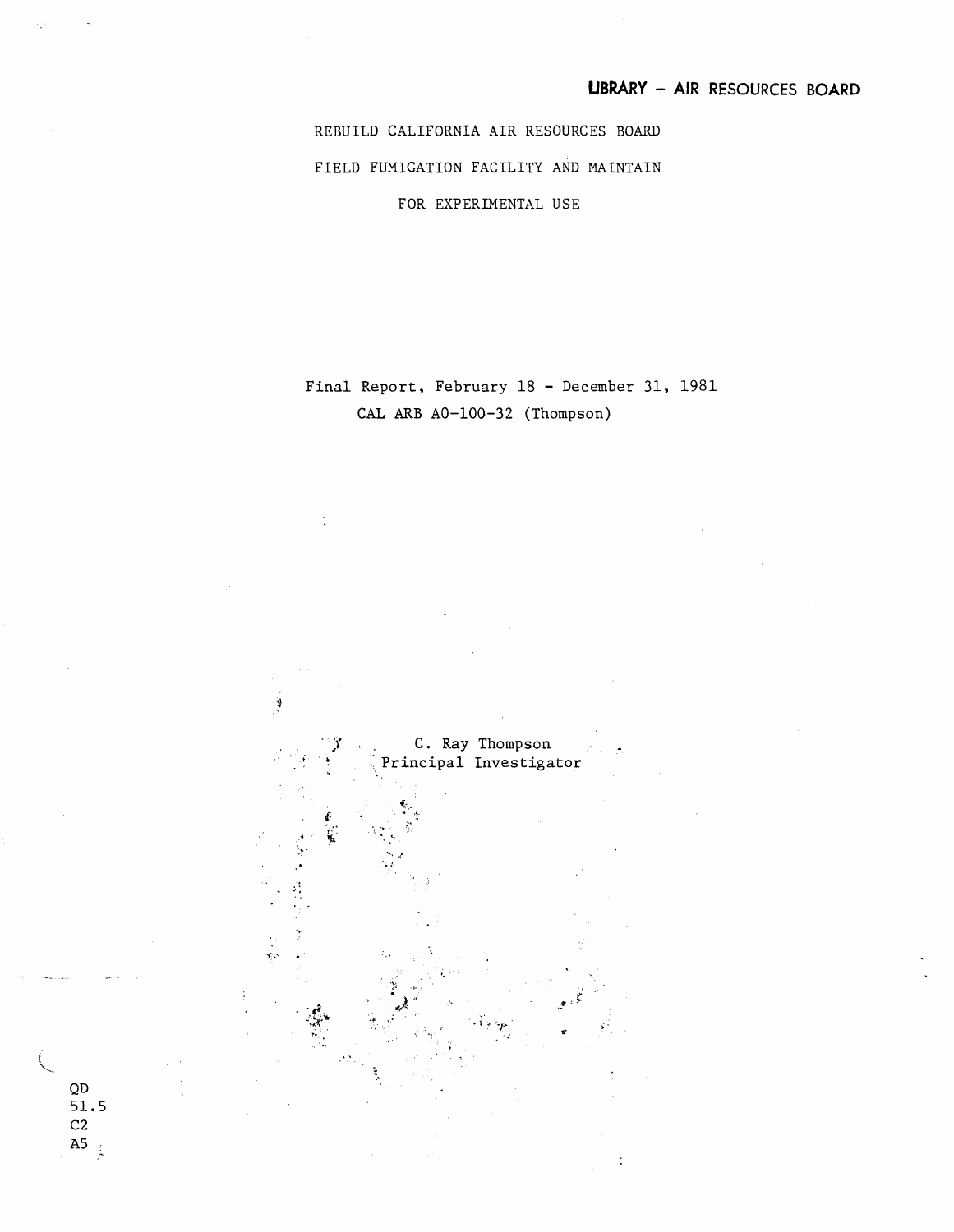## TABLE OF CONTENTS

Page(s)

| Ι.   | Abstract<br>$\bullet$ | i-ii     |
|------|-----------------------|----------|
| II.  | Text                  | $1 - 5$  |
| III. | Tables 1-5<br>$\sim$  | $6 - 11$ |
| IV.  | Figure 1              | 12       |
| V.   | Addendum A<br>$\sim$  | 13       |
|      |                       |          |

 $\sim 1$ 

 $\hat{\boldsymbol{\beta}}$ 

 $\frac{1}{2}$  ,  $\frac{1}{2}$ 

 $\frac{1}{\sqrt{2}}$ 

 $\frac{1}{2}$ 

 $\mathcal{L}_{\mathcal{A}}$ 

 $\int$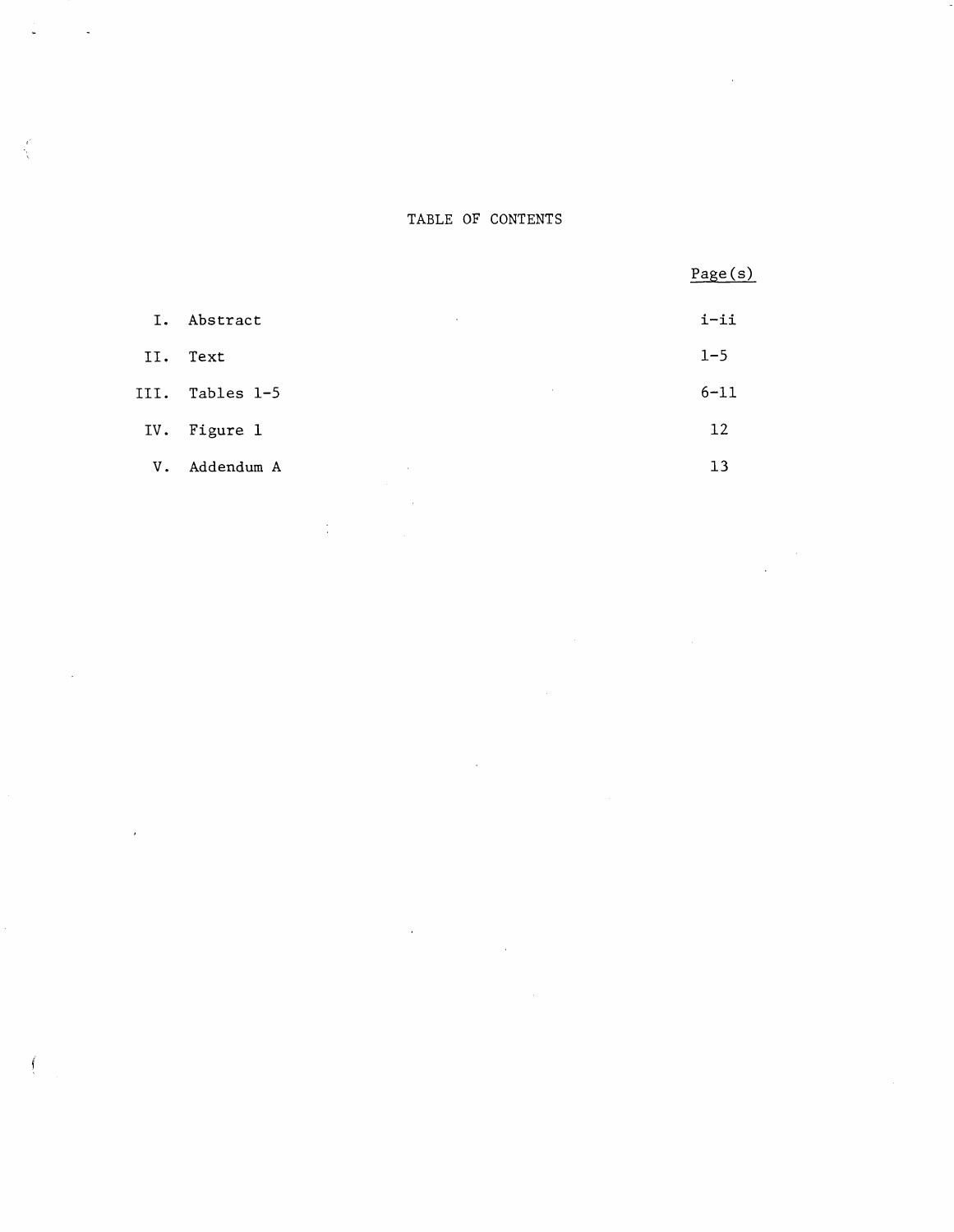#### Abstract

The purpose of this study was to rebuild, improve and refurbish twenty greenhouses plus ancillary equipment that was constructed on the Riverside campus in 1977 for the Air Resources Board. By the time the Agreement was signed, another site which had been used by Dr. 0. C. Taylor for air pollution studies became available. This newly abandoned site had a fine instrument shelter, power lines installed to 20 greenhouse sites and was located in a level field which had deep soil.

It was decided to give up the original site, salvage as much equipment as practical and construct larger, more versatile greenhouses at the new site. About the same cost would be involved. The former greenhouses provided a total enclosed area of 3.3  $\texttt{M}^2$  while the new structures have 7.3  $\texttt{M}^2$ .

The new structures are of an original design supported by six galvanized steel tubular posts set in concrete footings. The plastic covers are attached to "polyclip" aluminum circles that are held in the extrusion channels with plastic pipe. The covers are made of two vinyl cylinders. The blowers supply test atmospheres at rates in excess of three changes of air per minute. Two activated charcoal filters provide "clean" air to the system. Flowmeters for metering fumigants into the greenhouses and for measuring samples of the test atmospheres are mounted on panels and a "Scanivalve" which allows rapid sequential sampling from each greenhouse is on hand. Two Thermo Electron  $SO_2$ analyzers and two Dasibi ozone analyzers were used for measuring these pollutants.

Performance of the gas dispensing and analytical system was checked by measuring both  $SO_2$  and ozone in the greenhouses and at the instrument shelter to find out whether absorption or breakdown of the gases occurred in sampling

i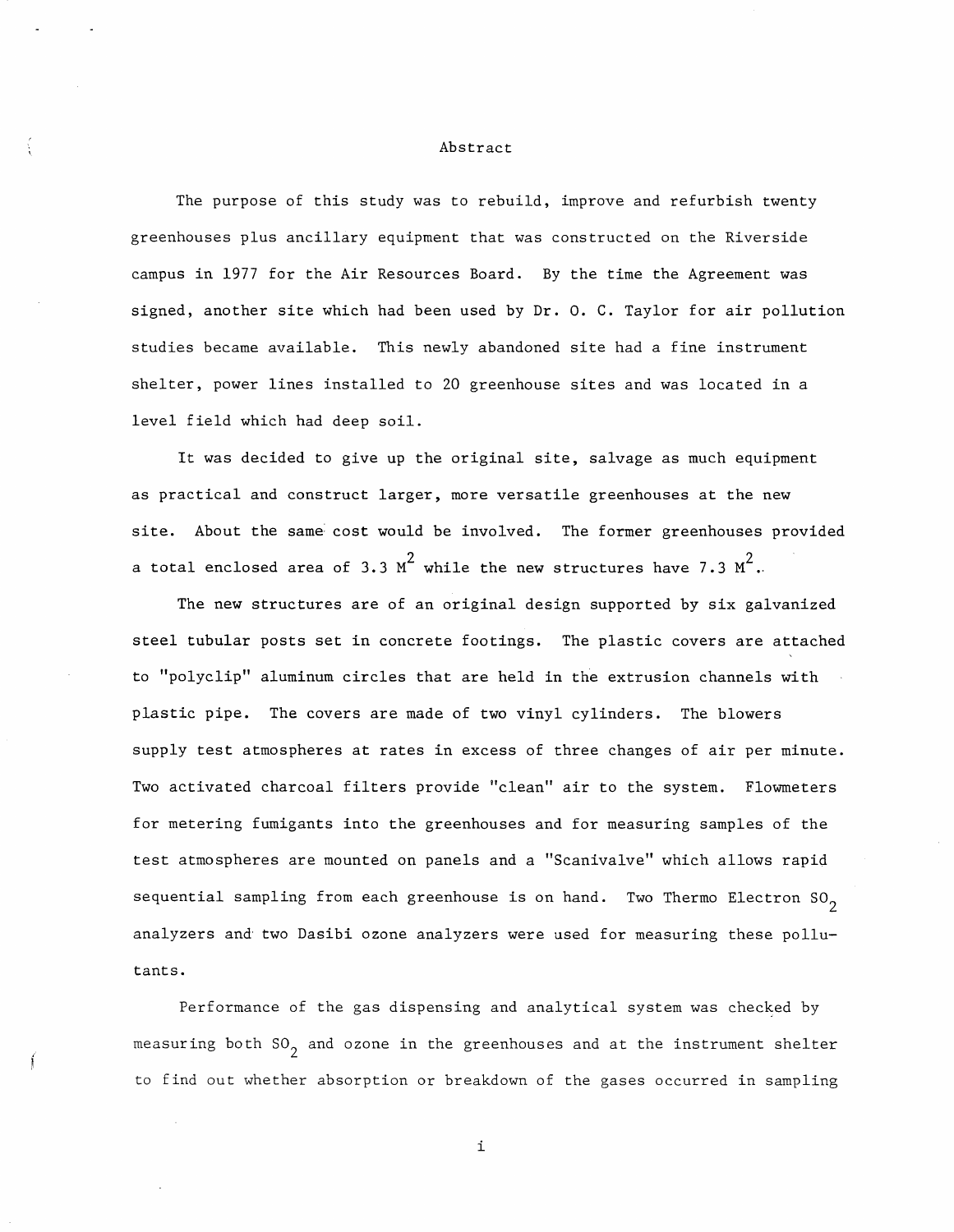lines. With  $SO_2$  and ozone, the recovery was essentially quantitative, even though lengths of Teflon sampling lines were considerably different to the individual greenhouses.

Exclusion of outside air at plant height (60 cm) within the chamber was very good with windspeeds up to about 20 mph. Above this level internal mixing of outside air became apparent and levels of dispensed  $SO_2$  and ozone fluctuated widely.

Air temperature comparisons were made inside and outside the greenhouses by shielded thermocouples. Likewise, relative humidity was determined with wet and dry shielded thermocouples. No measurable differences had been observed previously within the chambers between  $1/2$  and  $2.0$  m in height. These results show that dry bulb temperatures inside and outside were essentially equal.

Leaf and air temperatures were compared between the different chambers and all were essentially equal.

The mechanics of both gas generating systems and the solenoid controls worked with minimal trouble.

At present the facility has operated for 3 months with no down time, and the experiments in progress are on schedule.

ii

*I*  i. (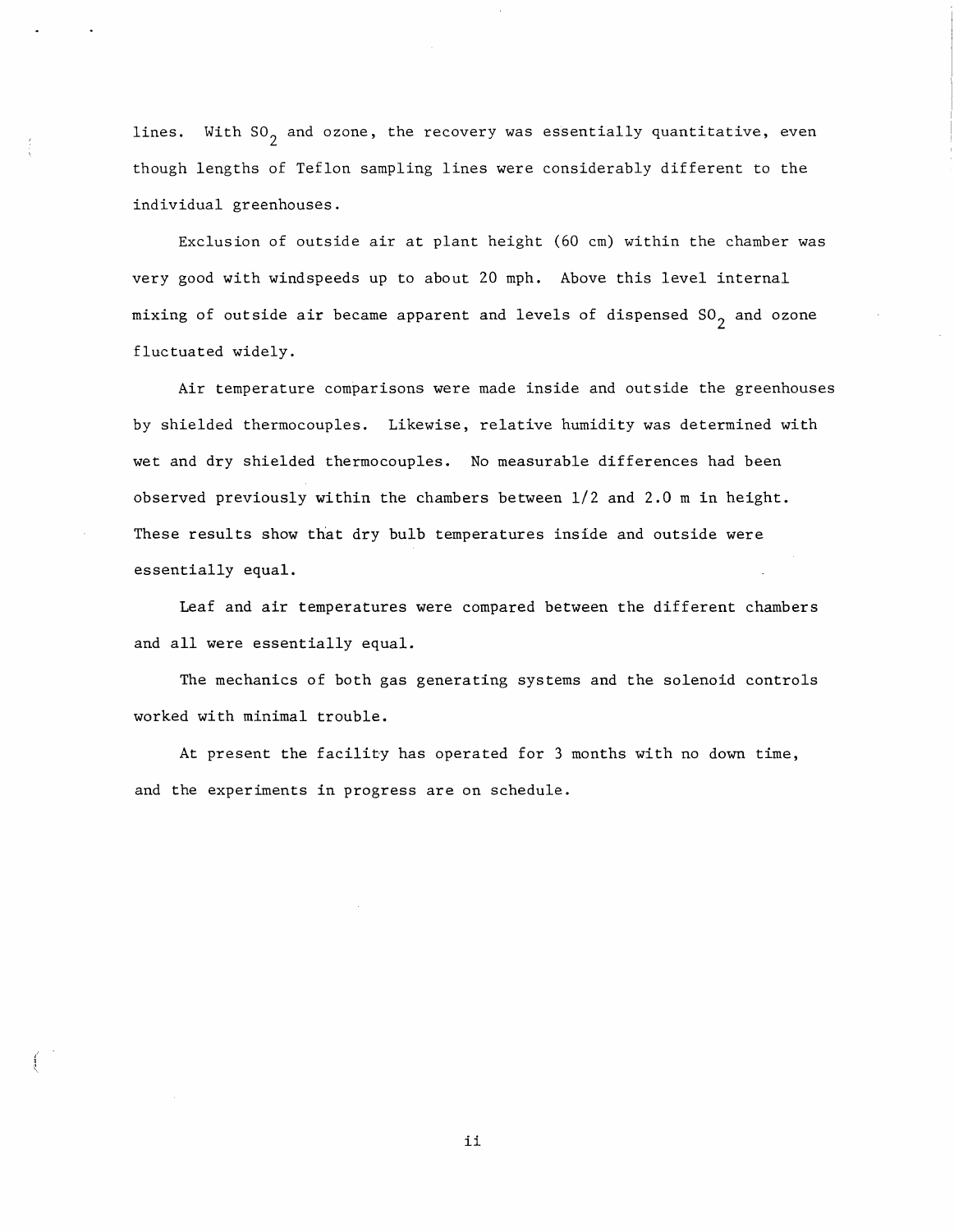# REBUILD CALIFORNIA AIR RESOURCES BOARD FIELD FUMIGATION FACILITY AND MAINTAIN FOR EXPERIMENTAL USE Final Report, February 18 - December 31, 1981

CAL ARB A0-100-32 (Thompson)

### C. Ray Thompson Principal Investigator

The purpose of this study was to rebuild, improve and refurbish twenty greenhouses plus ancillary equipment that was constructed on the Riverside campus in 1977 for the Air Resources Board. By the time the Agreement was signed, another site which had been used by Dr. O. C. Taylor for air pollution studies for the Environmental Protection Agency became available because Dr. Taylor decided to move the operation to Shafter, California. This newly abandoned site had a fine instrument shelter, power lines installed to 20 greenhouse sites and was located in a level field which had deep soil.

It was decided to give up the original site, salvage as much equipment as practical and construct larger, more versatile greenhouses at the site formerly used by Dr. Taylor. It was estimated that about the same cost would be involved and would provide a more useable site. The former greenhouses were 2.14 M dia thus providing a total enclosed area of 3.3  $M^2$  while the new structures are 3.05 M dia with 7.3  $\mu^2$  of enclosed space.

The new structures are of an original design supported by six galvanized steel tubular posts set in concrete footings. The plastic covers are attached to "polyclip" aluminum circles that are held in the extrusion channels with plastic pipe. The covers are made of two vinyl cylinders which can be taken off rapidly by removing the plastic pipe retainers. This allows the plastic covers to be stored out of the weather when not in use and in case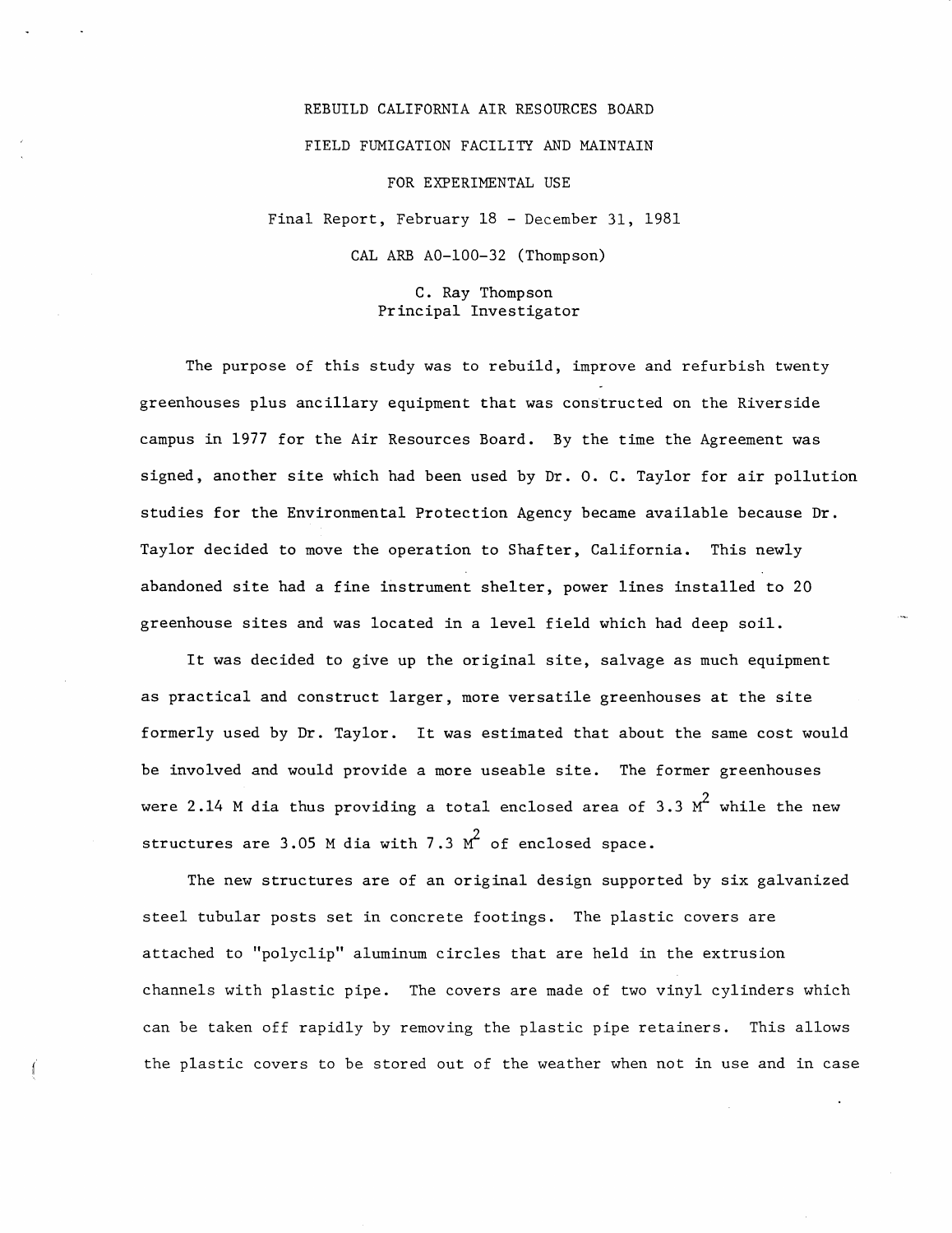of high winds can be removed to avoid major damage. The blowers supply test atmospheres at rates in excess of three changes of air per minute. Two activated charcoal filters provide "clean" air to the system. Flowmeters for metering fumigants into the greenhouses and for measuring samples of the test atmospheres are mounted on panels and a "Scanivalve" which allows rapid sequential sampling from each greenhouse is on hand.

At the abandoned original ARB site the plastic covers, electric wiring, Teflon tubing and items from the instrument shelter have been salvaged. The high capacity blowers will be stored for probable future use, perhaps as part of a linear gradient system for assessing the effects of ambient air pollutants on vegetation.

During the second quarter the greenhouse frames were completed. Plastic sides, doors for access and septum-like tops were constructed and installed on the frames. Blower boxes were constructed, two activated carbon filters were sealed into the framing with foamed neoprene gasketing and the fans were installed. Blower boxes were positioned and attached to existing electrical controls, see photo, Figure 1.

Panels for mounting flowmeters were constructed, flowmeters attached to both SO<sub>2</sub> dispensing cylinders or ozone generator and sampling lines. A Scanivalve with controller was attached to the incoming Teflon sampling lines.

Instruments for measuring  $SO_2$  (TECO) and ozone (Dasibi) were installed, calibrated and readied for sampling.

Mr. Kris Preston and Les Weeks, doctorate and masters degree candidates, respectively, from the Department of Geography at the University of California, Los Angeles under Dr. Walter Westman began fumigation studies with the facility. Several brush species, see attached experimental plan, were exposed in pots.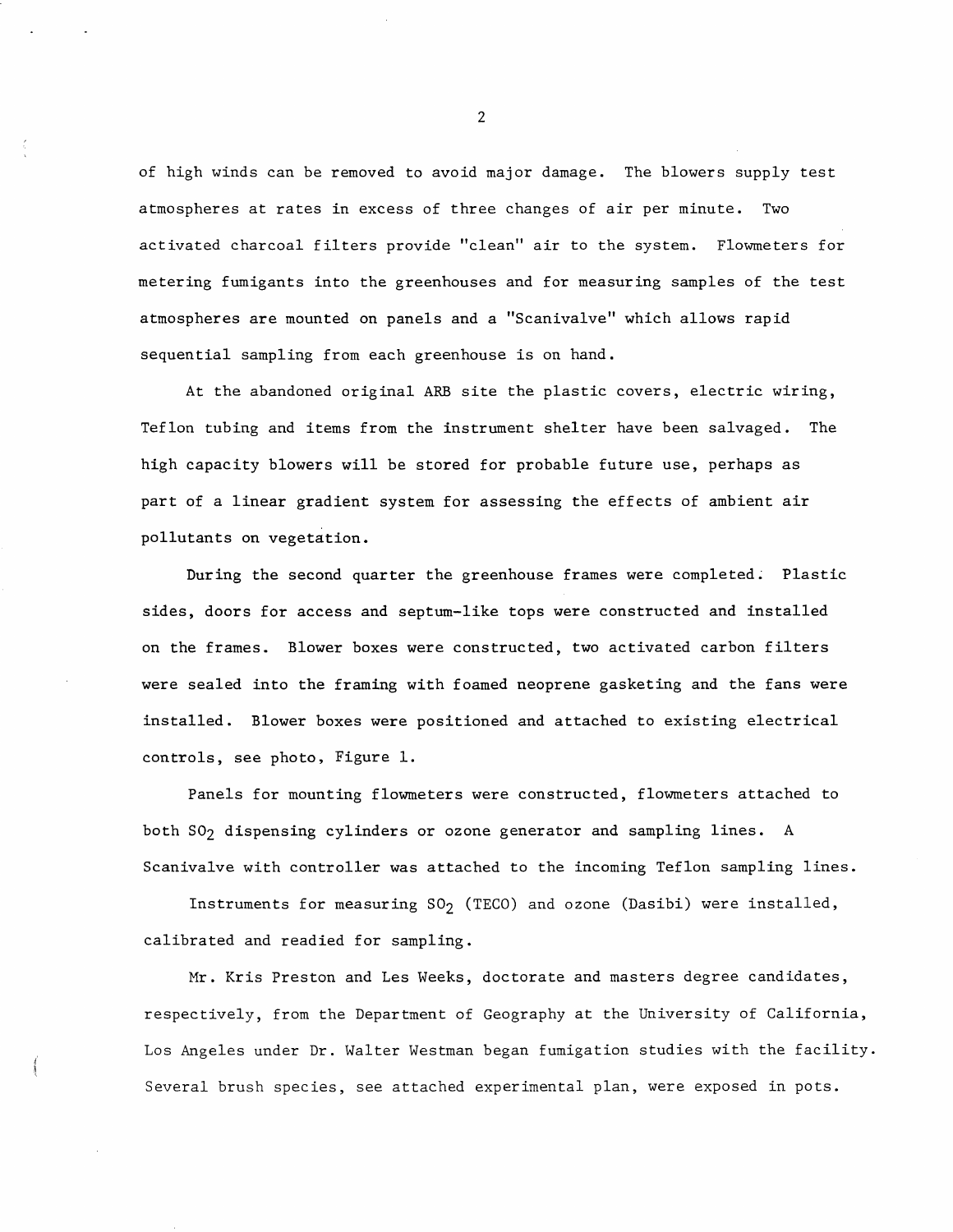The highest levels of ozone and  $SO_2$  and the combination caused acute effects, both leaf injury and abscission.

Performance of the gas dispensing and analytical system was checked by measuring both S02 and ozone in the greenhouse and at the instrument shelter to find out whether absorption or breakdown of the gases occurred in sampling lines. With  $SO_2$ , the recovery was essentially quantitative, Table 1, even though lengths of Teflon sampling lines were considerably different to the individual greenhouses. No systematic differences are shown related to line length. Also, the differences observed are well within the measurement capabilities of the analyzers which are imprecise in the parts per billion range. A similar recovery with ozone was seen but differences are essentially all on the plus side, perhaps because the two Dasibis were not precisely equal in calibration at the beginning or had changed during reinstallation at the two sampling sites, Table 2. Another source of error could be small amounts of ozone leaking by the activated charcoal filters.

Exclusion of outside air at plant height (60 cm) within the chamber was very good with windspeeds up to about 20 mph. Above this level internal mixing of outside air became apparent and levels of dispensed SO<sub>2</sub> and ozone fluctuated widely. During early December a windy period of 3 days occurred with velocities of 35-45 mph. To avoid damage to the chambers the top hoops were lowered to just above the middle hoop. The tops were left as with the full height. As soon as the wind abated measurements of both  $SO_2$  and ozone showed that the levels within the chambers were comparable to those cited in Tables 1 and 2.

Temperature comparisons were made inside and outside the greenhouses by shielded thermocouples. Relative humidity was determined likewise with

f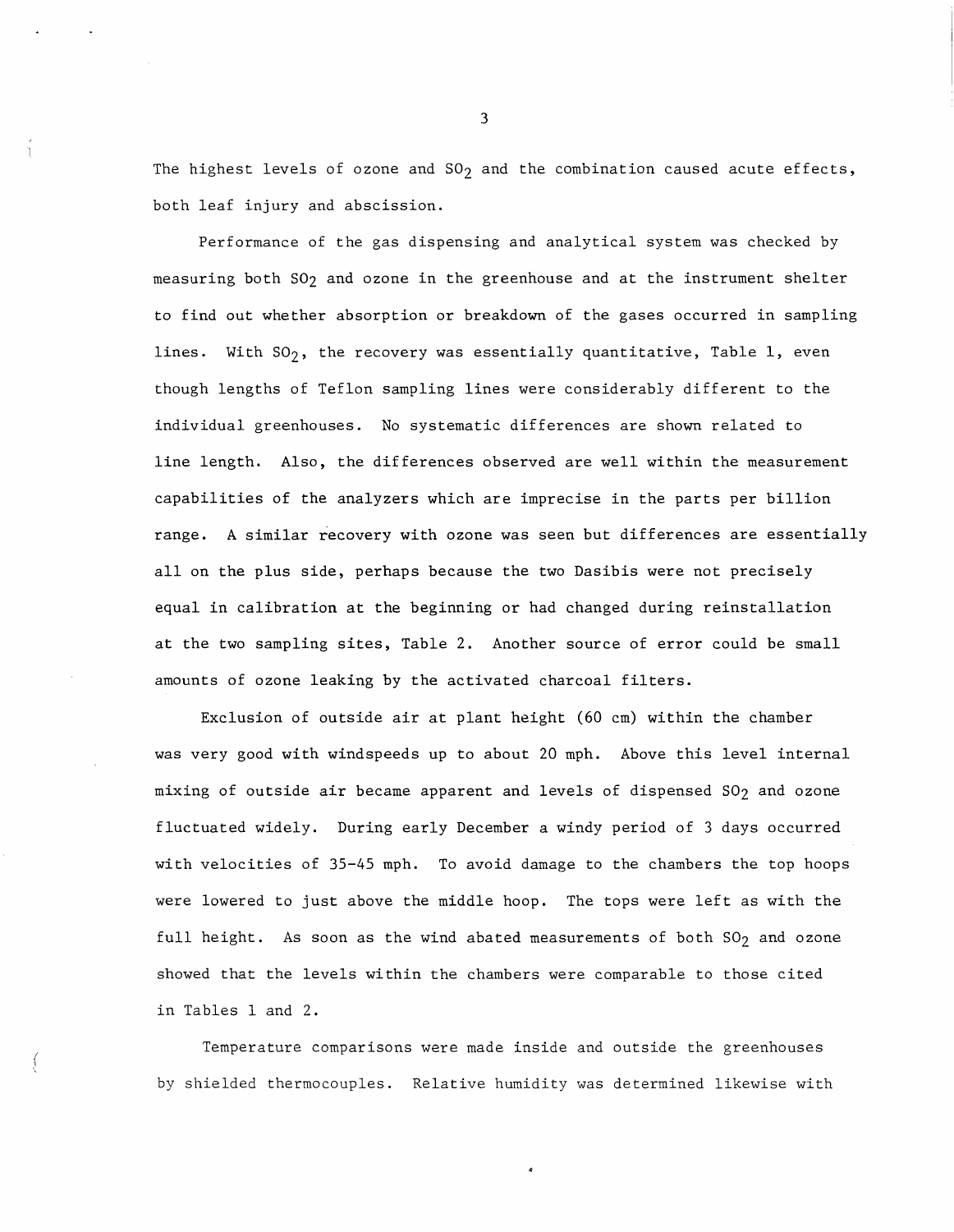wet and dry shielded thermocouples. No measurable differences had been observed previously within the chambers between  $1/2$  and 2.0 m in height. The measurements were made at 1.5 m ht., Table 3. These results show that dry bulb temperatures inside and outside were essentially equal with this measuring procedure. Relative humidity was increased inside the greenhouses by about 6% by transpiration of the foliage of the experimental plants.

Leaf temperatures of several species under experiment in all chambers were measured by Chris Preston and Les Weeks of U.C.L.A., Table 4. They used the thermistor on a LiCor Diffusive Porometer and took temperature measurements of leaves in full sun at  $1500 + 50$  microeinsteins of radiation. The temperatures of different species differed probably because of .ability to reflect sunlight (compare Salvia leucophylla or Artemisia californica with Salvia mellifera), but the leaf temperatures of the first two mentioned species were either identical or varied only one division on the meter, showing conditions affecting leaf temperatures from chamber to chamber were very uniform.

Comparisons were made between the levels of solar radiation within the different chambers and outside. Measurements were made at the 4 quadrants and in the center of each chamber at 1.0 m ht., Table 5. These measurements, taken with a LiCor Model 185A Sensor on Dec. 1, 1981, show reduced light intensities at all quadrants and in the center except the west, because of reflection or shading by the plastic.

The mechanics of both gas generating systems and the solenoid controls worked with minimal trouble. Dust accumulation on the filters in the greenhouses of the sampling lines caused low readings. This necessitated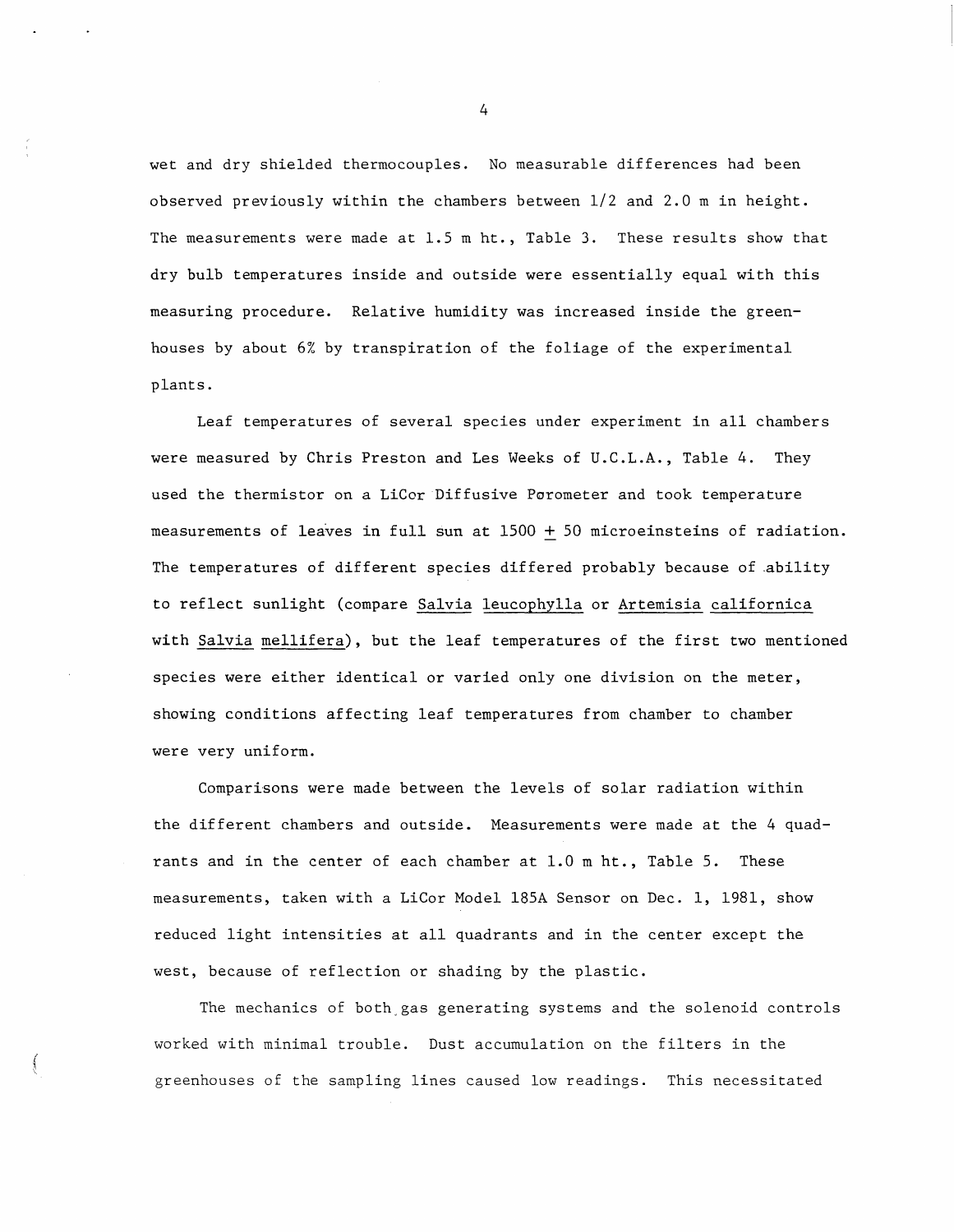renewal of the Teflon filters at regular intervals. Air intake filters for the fans also clogged with dust and had to be washed or replaced several times per month.

Presently, the facility has been operating for 10 weeks with no down time. The experiments in progress are on schedule and should be completed by mid-December. After refurbishing filters, cleaning plastic and renewing some damaged ducting, the facility should be ready for Dr. Paul Miller's study in January.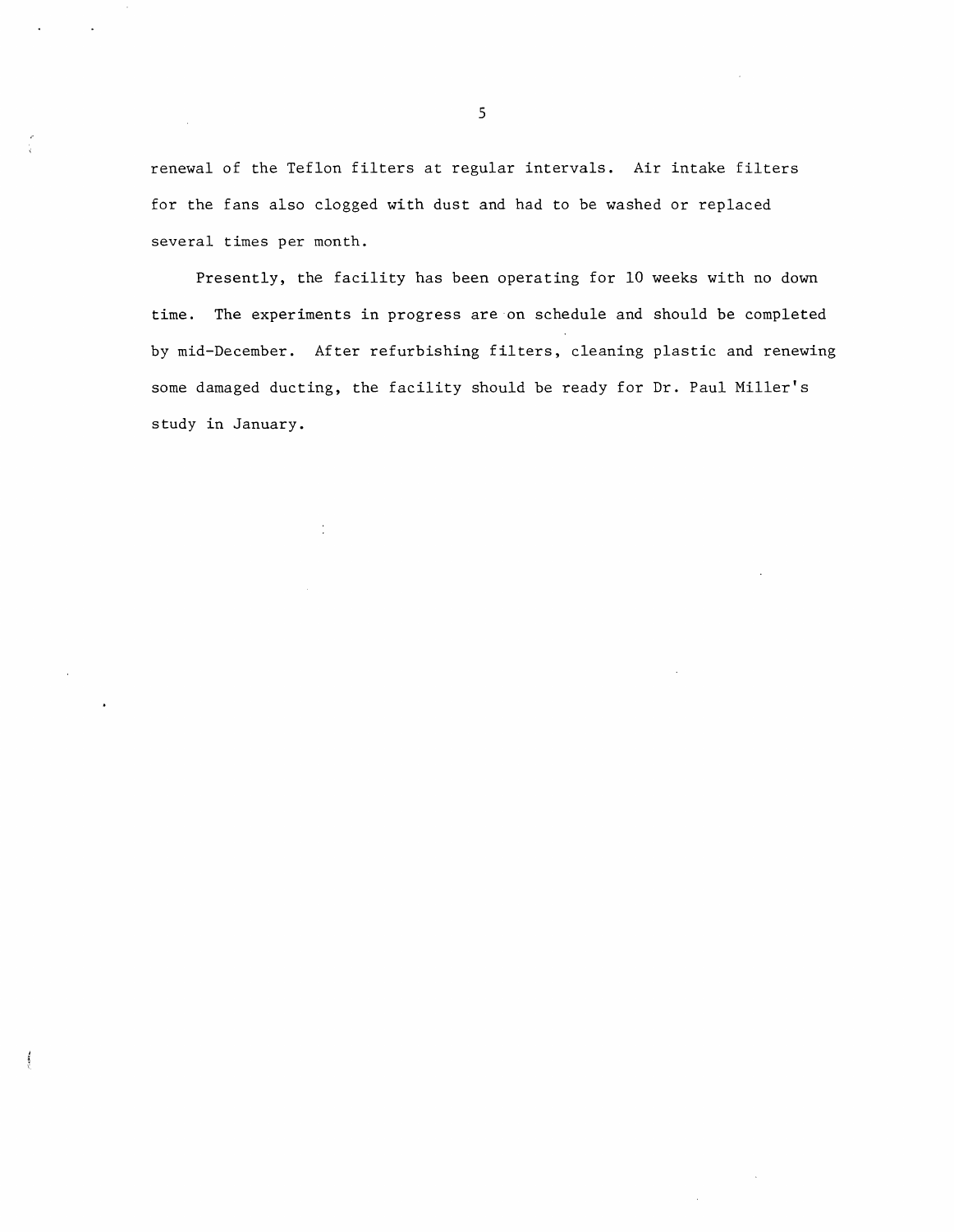| Greenhouse<br>No.    | Date                 | Greenhouse | Instrument<br>Shelter | Δ%          |  |
|----------------------|----------------------|------------|-----------------------|-------------|--|
| 18                   | $11 - 6$             | .525       | .525                  | $\mathbf 0$ |  |
| 17                   | $\pmb{\mathfrak{m}}$ | .225       | .225                  | $\pmb{0}$   |  |
| 12                   | .,                   | .050       | .047                  | $-6$        |  |
| 13                   | Ħ                    | .056       | .053                  | $-5$        |  |
| 15<br>$\blacksquare$ | 11                   | .055       | .058                  | $+5$        |  |
| 20                   | 11                   | .211       | .218                  | $+3$        |  |
| 10                   | $\pmb{\mathsf{H}}$   | .053       | .056                  | $+5$        |  |
| 4                    | $11 - 9$             | .224       | .226                  | $+1$        |  |
| 9                    | $\pmb{\mathsf{H}}$   | .053       | .053                  | $\mathbf 0$ |  |
| 8                    | $\mathbf{H}$         | .239       | .235                  | $-2$        |  |
| 3                    | $\mathbf{H}$         | .573       | .581                  | $+1$        |  |
| $\boldsymbol{6}$     | $^{\dagger}$         | .053       | .049                  | $-8$        |  |
|                      |                      |            | - Ima                 |             |  |

 $\sim 10^7$ 

Table 1. Comparison of  $SO_2$  Levels in ppm in ARB and in Instrument Shelter Plastic Greenhouses

 $\bar{z}$ 

 $\bar{z}$ 

 $\sim$ 

 $\ddot{\phantom{1}}$ 

 $\vec{r}$  $\frac{1}{2}$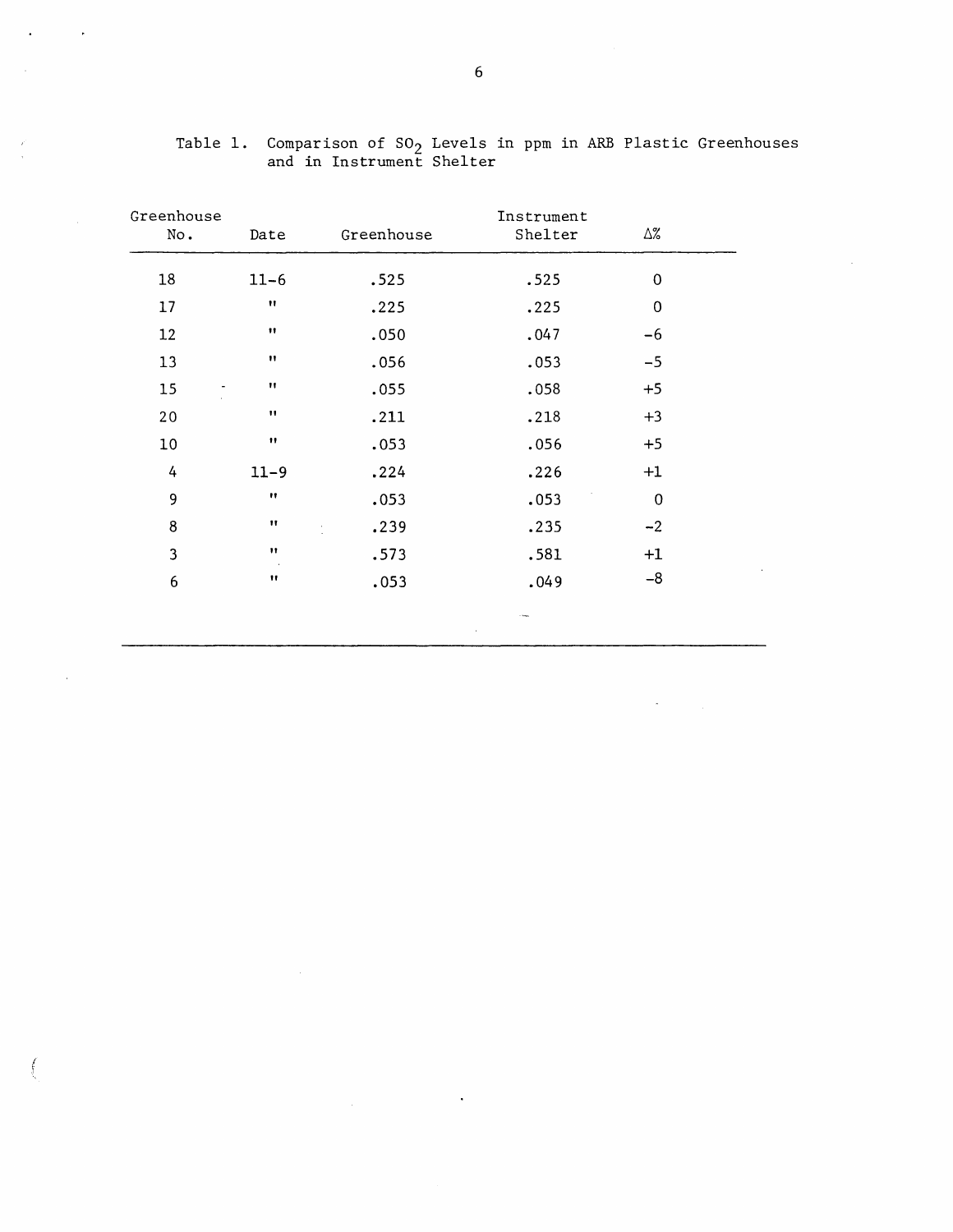| Chamber $#$    | Dispensed | Greenhouse | Δ%             |  |
|----------------|-----------|------------|----------------|--|
|                |           |            |                |  |
| 1              | .204      | .208       | $\overline{2}$ |  |
| $\overline{2}$ | .204      | .203       | $-0.5$         |  |
| 4              | .099      | .103       | 4              |  |
| 9              | .196      | .200       | $\mathbf{2}$   |  |
| 10             | .089      | .100       | 11             |  |
| 15             | .100      | .115       | 13             |  |
| 20             | .090      | .095       | 5              |  |
| 19             | .350      | .352       | 0.6            |  |
| 14             | .095      | .100       | 5              |  |
| 13             | .199      | .200       | 0.5            |  |
| 16             | .360      | .370       | 3              |  |
| 11             | .098      | .105       | $\overline{7}$ |  |
|                |           |            |                |  |

Table 2. Comparison of Ozone Levels in ppm in ARB Plastic Greenhouses and at Instrument Shelter

J.

 $\sim 10^7$ 

 $\sim$ 

 $\frac{1}{2} \frac{1}{2}$ 

 $\frac{\epsilon}{\lambda}$ 

 $\int$ 

 $\sim$   $\sim$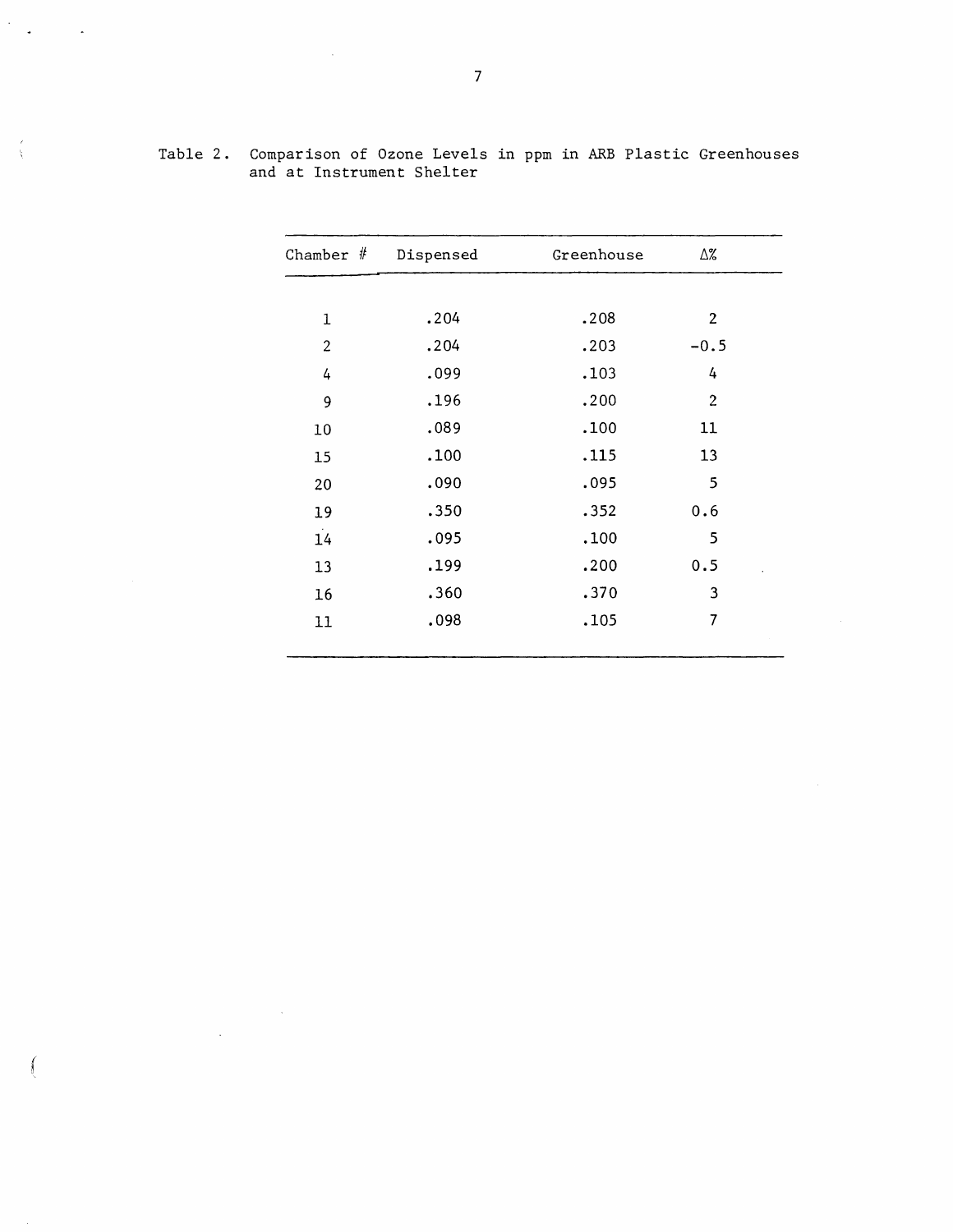|       |                        |                        |                        | November 9, 1981             |                        |                                 |                        |                          |
|-------|------------------------|------------------------|------------------------|------------------------------|------------------------|---------------------------------|------------------------|--------------------------|
|       | Outside                |                        | Inside                 |                              |                        |                                 |                        |                          |
| Time  | Sensors 1              | $\overline{2}$         | $\overline{3}$         | Relative<br>Humidity         | 4                      | 5                               | 6                      | Relative<br>Humidity     |
|       | $\overline{F}^{\circ}$ | $\overline{F}^{\circ}$ | $\overline{F}^{\circ}$ | $\%$                         | $\overline{F}^{\circ}$ | $\overline{\mathbf{F}^{\circ}}$ | $\overline{F}^{\circ}$ | $\%$                     |
| 10:30 | 86                     | 87                     | 87                     | 27                           | 87                     | 87.5                            | 87                     | 33                       |
| 12:30 | 89.5                   | 90                     | 90                     | $\overline{\phantom{m}}$     | 89                     | 89.5                            | 89.5                   | $\overline{\phantom{a}}$ |
| 13:30 | 89                     | 90                     | 90                     | 25                           | 89                     | 89                              | 89.5                   | 31                       |
| 14:30 | 89                     | 89                     | 88.5                   | 25                           | 89                     | 90                              | 90                     | 31                       |
|       |                        |                        |                        |                              |                        |                                 |                        |                          |
|       |                        |                        |                        | November 6, 1981             |                        |                                 |                        |                          |
| 8:45  | 62.5                   | 62.5                   | 62.5                   |                              | 63.5                   | 63.5                            | 63.5                   |                          |
| 10:00 | 70                     | 70.5                   | 70                     | 60                           | 69.5                   | 69.5                            | 69.5                   | 66                       |
| 12:00 | 72.5                   | 73                     | 73                     | 51                           | 73                     | 73.5                            | 73.5                   | 57                       |
| 14:00 | 74                     | 74                     | 74.5                   | $\qquad \qquad \blacksquare$ | 74.5                   | 74.5                            | 75                     |                          |
| 16:00 | 69                     | 69                     | 69                     |                              | 70                     | 70                              | 70                     |                          |

|          | Table 3. Comparison of Temperatures and Relative Humidities Inside and Outside |  |  |  |
|----------|--------------------------------------------------------------------------------|--|--|--|
| Chambers |                                                                                |  |  |  |

\*Temperatures measured in center of chambers at 1.5 m height; outside temperatures at 1.5 m height and 2.0 m removed from chamber wall to avoid reflected radiation.

 $\int$ 

 $\frac{\ell}{2}$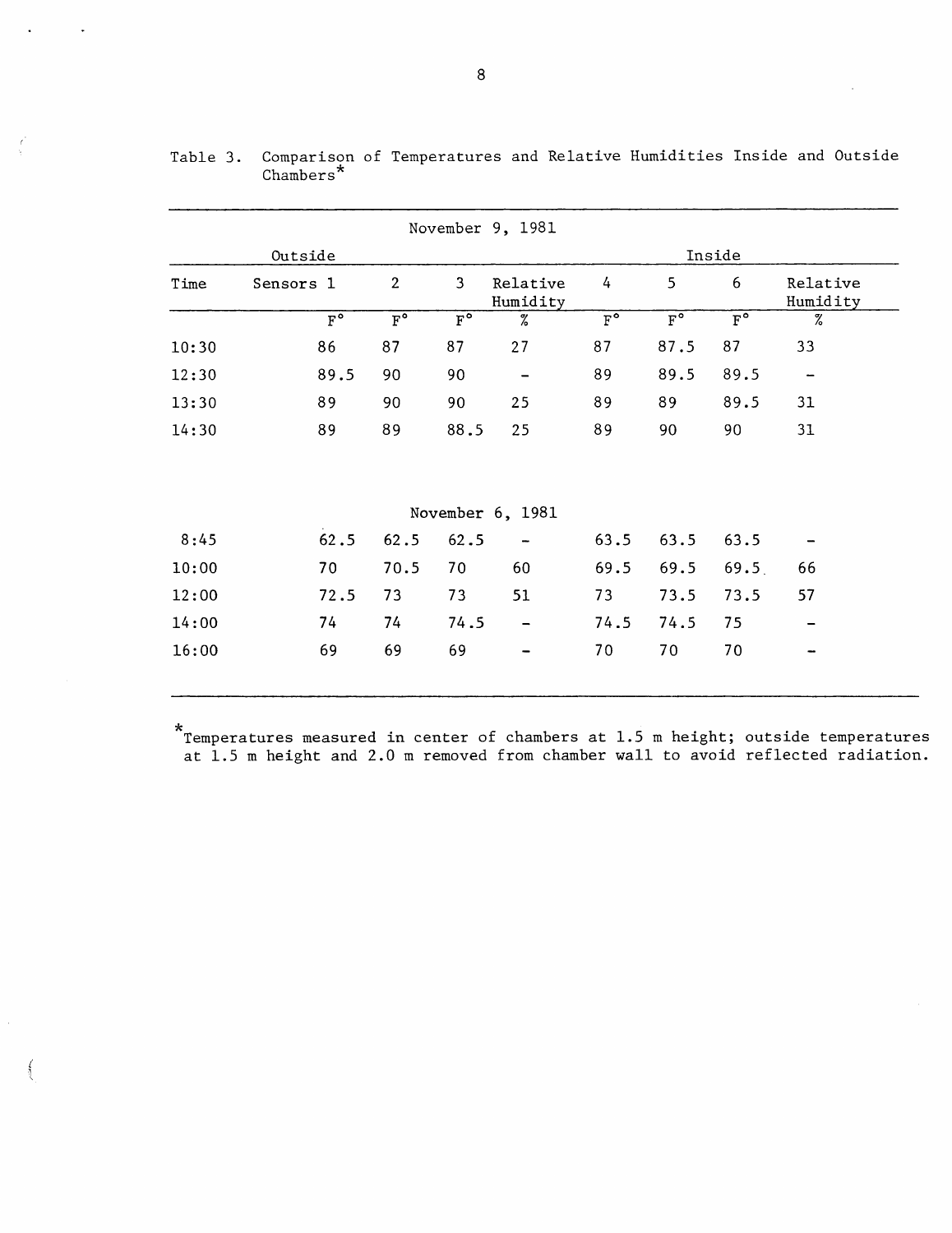| Chamber No.              | Species               | Microeinsteins<br>$(\pm 50)$ | Meter Reading $(x \text{ of } 15 \text{ leaves})$<br>(± 95% C.I.) |          |
|--------------------------|-----------------------|------------------------------|-------------------------------------------------------------------|----------|
|                          |                       |                              |                                                                   | Temp. °C |
| $\mathbf 1$              | Salvia mellifera      | 1500                         | $62 \pm 0.5$                                                      | 38       |
| 1                        | Artemisia californica | 1500                         | $61 \pm 0.5$                                                      | 36       |
| $\overline{2}$           | Salvia leucophylla    | 1500                         | $60 \pm 0.5$                                                      | 34       |
| $\overline{2}$           | Rhus laurina          | 1500                         | $63 \pm 0.5$                                                      | 40       |
| 2                        | Encelia californica   | 1500                         | $63 \pm 0.5$                                                      | 40       |
| 3                        | Salvia mellifera      | 1500                         | $64 \pm 0.5$                                                      | 42       |
| 3                        | Artemisia californica | 1500                         | $61 \pm 0.5$                                                      | 36       |
| 4                        | Salvia leucophylla    | 1500                         | $60 \pm 0.5$                                                      | 34       |
| 4                        | Rhus laurina          | 1500                         | $63 \pm 0.5$                                                      | 40       |
| 4                        | Encelia californica   | 1500                         | $64 \pm 0.5$                                                      | 42       |
| 5                        | Salvia mellifera      | 1500                         | $63 \pm 0.5$                                                      | 40       |
| 5                        | Artemisia californica | 1500                         | $60 \pm 0.5$                                                      | 34       |
| 6                        | Salvia mellifera      | 1500                         | $63 \pm 0.5$                                                      | 40       |
| 6                        | Artemisia californica | 1500                         | $60 \pm 0.5$                                                      | 34       |
| $\overline{\phantom{a}}$ | Salvia leucophylla    | 1500                         | $60 \pm 0.5$                                                      | 34       |
| 7                        | Rhus laurina          | 1500                         | $63 \pm 0.5$                                                      | 40       |
| 7                        | Encelia californica   | 1500                         | $64 \pm 0.5$                                                      | 42       |
| 8                        | Salvia mellifera      | 1500                         | $64 \pm 0.5$                                                      | 42       |
| 8                        | Artemisia californica | 1500                         | $60 \pm 0.5$                                                      | 34       |
| 9                        | Salvia mellifera      | 1500                         | $63 \pm 0.5$                                                      | 40       |
| 9                        | Artemisia californica | 1500                         | $60 \pm 0.5$                                                      | 34       |
| 10                       | Salvia leucophylla    | 1500                         | $60 \pm 0.5$                                                      | 34       |
| 10                       | Encelia californica   | 1500                         | $63 \pm 0.5$                                                      | 40       |
| 10                       | Rhus laurina          | 1500                         | $63 \pm 0.5$                                                      | 40       |
| 11                       | Salvia mellifera      | 1500                         | $64 \pm 0.5$                                                      | 42       |
| 11                       | Artemisia californica | 1500                         | $60 \pm 0.5$                                                      | 34       |
| 12                       | Salvia leucophylla    | 1500                         | $60 \pm 0.5$                                                      | 34       |
| 12                       | Rhus laurina          | 1500                         | $62 \pm 0.5$                                                      | 38       |
| 12                       | Encelia californica   | 1500                         | $63 \pm 0.5$                                                      | 40       |

Table 4. Comparisons of Leaf Temperatures of Different Species in Experimental Chambers

9

 $\bar{\phi}$ 

 $\bar{f}$ 

 $\gamma$ 

 $\epsilon$ 

 $\hat{\mathcal{A}}$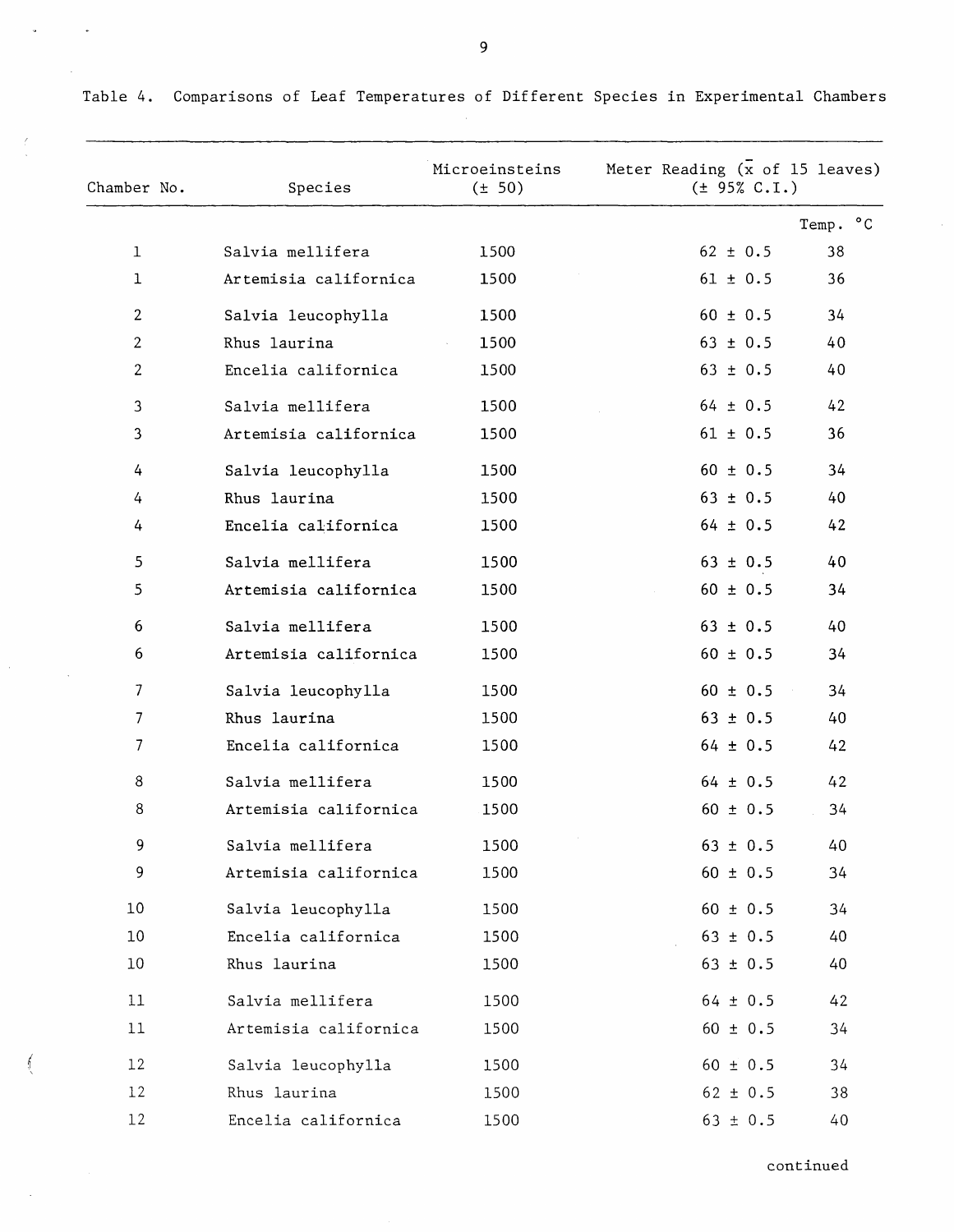# Table 4. (continued)

 $\ddot{\phantom{a}}$ 

 $\frac{Z}{\epsilon}$ 

 $\ddot{\phantom{0}}$ 

| Chamber No. | Species               | Microeinsteins<br>$(\pm 50)$ | Meter Reading (x of 15 leaves)<br>(± 95% C.I.) |          |
|-------------|-----------------------|------------------------------|------------------------------------------------|----------|
|             |                       |                              |                                                | Temp. °C |
| 13          | Encelia californica   | 1500                         | $64 \pm 0.5$                                   | 42       |
| 13          | Salvia leucophylla    | 1500                         | $60 \pm 0.5$                                   | 34       |
| 13          | Rhus laurina          | 1500                         | $64 \pm 0.5$                                   | 42       |
| 14          | Rhus laurina          | 1500                         | $64 \pm 0.5$                                   | 42       |
| 14          | Encelia californica   | 1500                         | $64 \pm 0.5$                                   | 42       |
| 14          | Salvia leucophylla    | 1500                         | $60 \pm 0.5$                                   | 34       |
| 15          | Salvia mellifera      | 1500                         | $62 \pm 0.5$                                   | 38       |
| 15          | Artemisia californica | 1500                         | $60 \pm 0.5$                                   | 34       |
| 16          | Salvia leucophylla    | 1500                         | $61 \pm 0.5$                                   | 36       |
| 16          | Rhus laurina          | 1500                         | $64 \pm 0.5$                                   | 42       |
| 16          | Encelia californica   | 1500                         | $64 \pm 0.5$                                   | 42       |
| 17          | Salvia leucophylla    | 1500                         | $60 \pm 0.5$                                   | 34       |
| 17          | Rhus laurina          | 1500                         | $63 \pm 0.5$                                   | 40       |
| 17          | Encelia californica   | 1500                         | $63 \pm 0.5$                                   | 40       |
| 18          | Salvia leucophylla    | 1500                         | $61 \pm 0.5$                                   | 36       |
| 18          | Rhus laurina          | 1500                         | $64 \pm 0.5$                                   | 42       |
| 18          | Encelia californica   | 1500                         | $64 \pm 0.5$                                   | 42       |
| 19          | Salvia mellifera      | 1500                         | $64 \pm 0.5$                                   | 42       |
| 19          | Artemisia californica | 1500                         | $60 \pm 0.5$                                   | 34       |
| 20          | Salvia mellifera      | 1500                         | $64 \pm 0.5$                                   | 42       |
| 20          | Artemisia californica | 1500                         | $60 \pm 0.5$                                   | 34       |

 $\sim 10$ 

 $\mathcal{A}$ 

 $\hat{\boldsymbol{\cdot}$ 

 $\hat{\mathcal{A}}$ 

 $\int_0^t$ 

 $\bar{z}$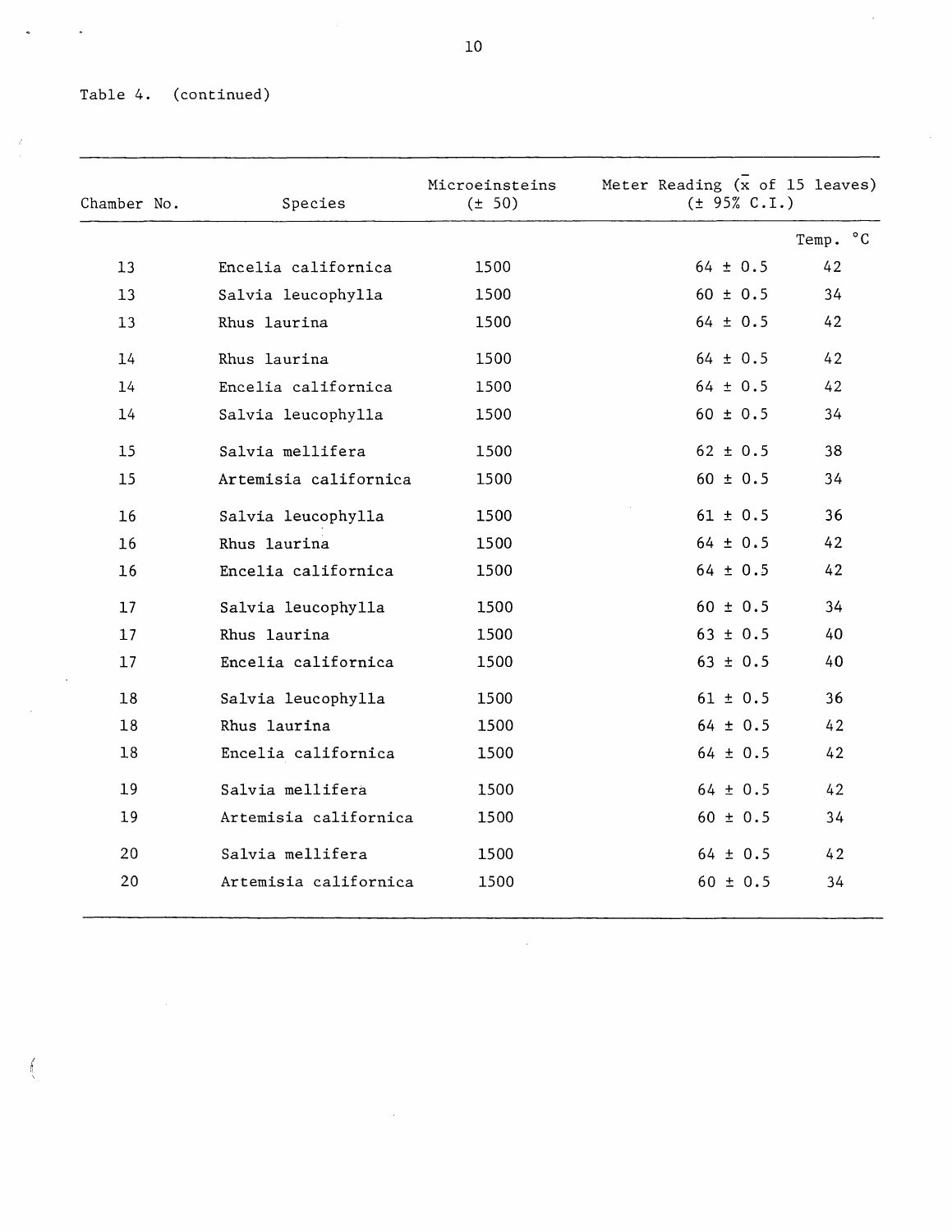| Chamber $#$      | North        | East   | South  | West | Center |
|------------------|--------------|--------|--------|------|--------|
| $\mathbf 1$      | 69           | 69     | 74     | 97   | 74     |
| $\overline{2}$   | 74           | 69     | 70     | 98   | 71     |
| 3                | 72           | 73     | 73     | 96   | 76     |
| $\overline{4}$   | 71           | 73     | 70     | 96   | 73     |
| 5                | 73           | 71     | 70     | 98   | 76     |
| $\boldsymbol{6}$ | 69           | 69     | $71\,$ | 99   | 70     |
| $\overline{7}$   | 70           | 70     | 71     | 98   | 76     |
| $\bf 8$          | 71           | 70     | 72     | 96   | 71     |
| 9                | 71           | 71     | $72\,$ | 98   | 75     |
| $10\,$           | 71           | 74     | 74     | 96   | 71     |
| $11\,$           | 71           | 70     | 71     | 97   | 73     |
| 12               | 74           | 72     | 70     | 97   | 73     |
| 13               | 69           | 69     | 68     | 97   | 75     |
| 14               | 71           | $72\,$ | 70     | 98   | 73     |
| 15               | 69           | 69     | 69     | 98   | 74     |
| 16               | 69           | 69     | 73     | 97   | 73     |
| 17               | 69           | 71     | $70\,$ | 98   | 73     |
| $18\,$           | $71\,$       | 71     | 71     | 96   | $72\,$ |
| 19               | 70           | 69     | 71     | 96   | 73     |
| $20\,$           | 70<br>$\sim$ | 70     | 71     | 98   | $73\,$ |
|                  |              |        |        |      |        |

Table 5. Percent Outside Radiation in ARB Greenhouses\*

f \

 $*$ 1.0 m height 11-12:00 o'clock

quadrants measured Pacific Standard Time

30 cm from chamber wall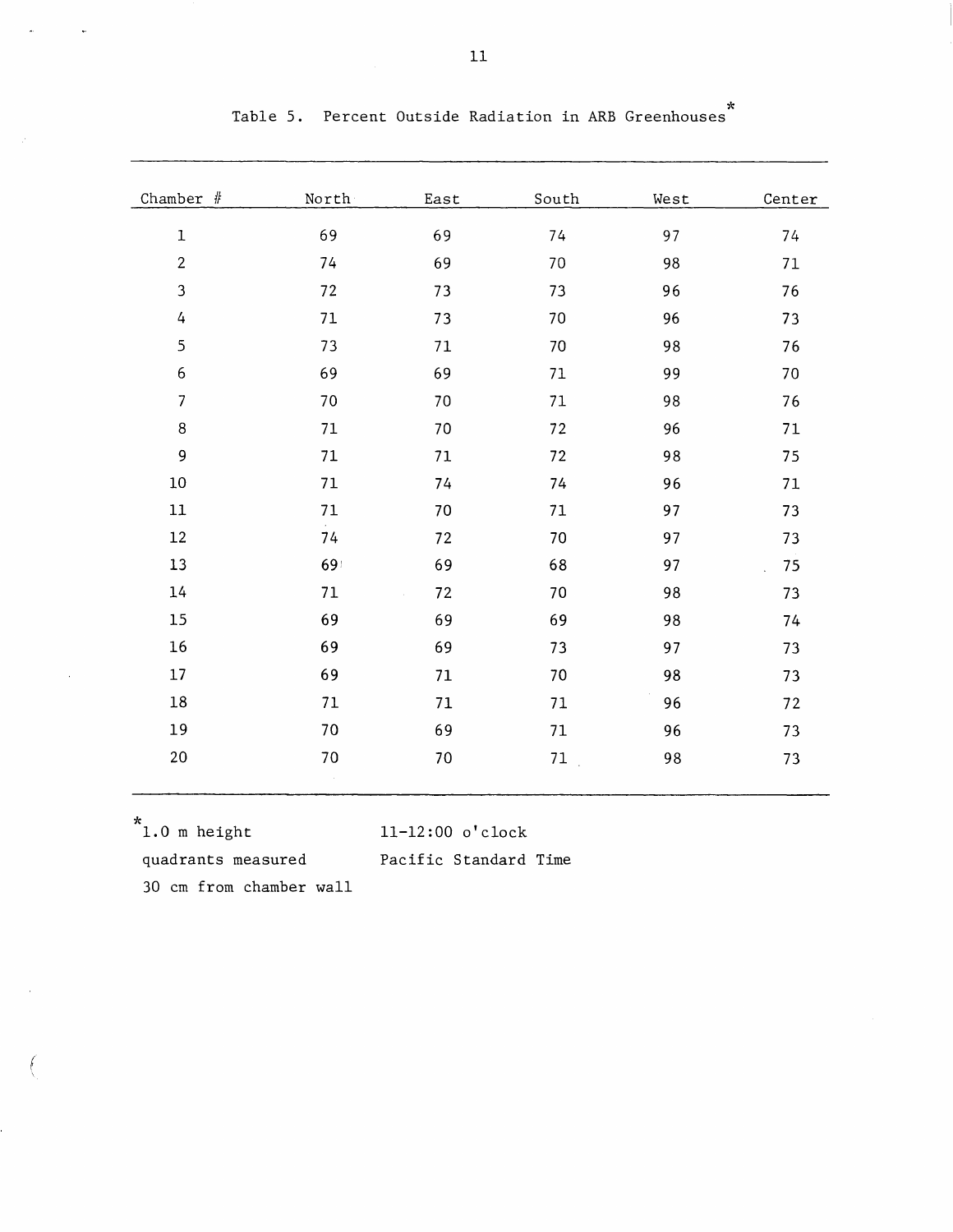

Figure 1. ARB Fumigation Facility at University of California, Riverside, being completed. Note blower housings and activated charcoal filters at right of greenhouse in immediate foreground. All sampling and power lines are installed underground.